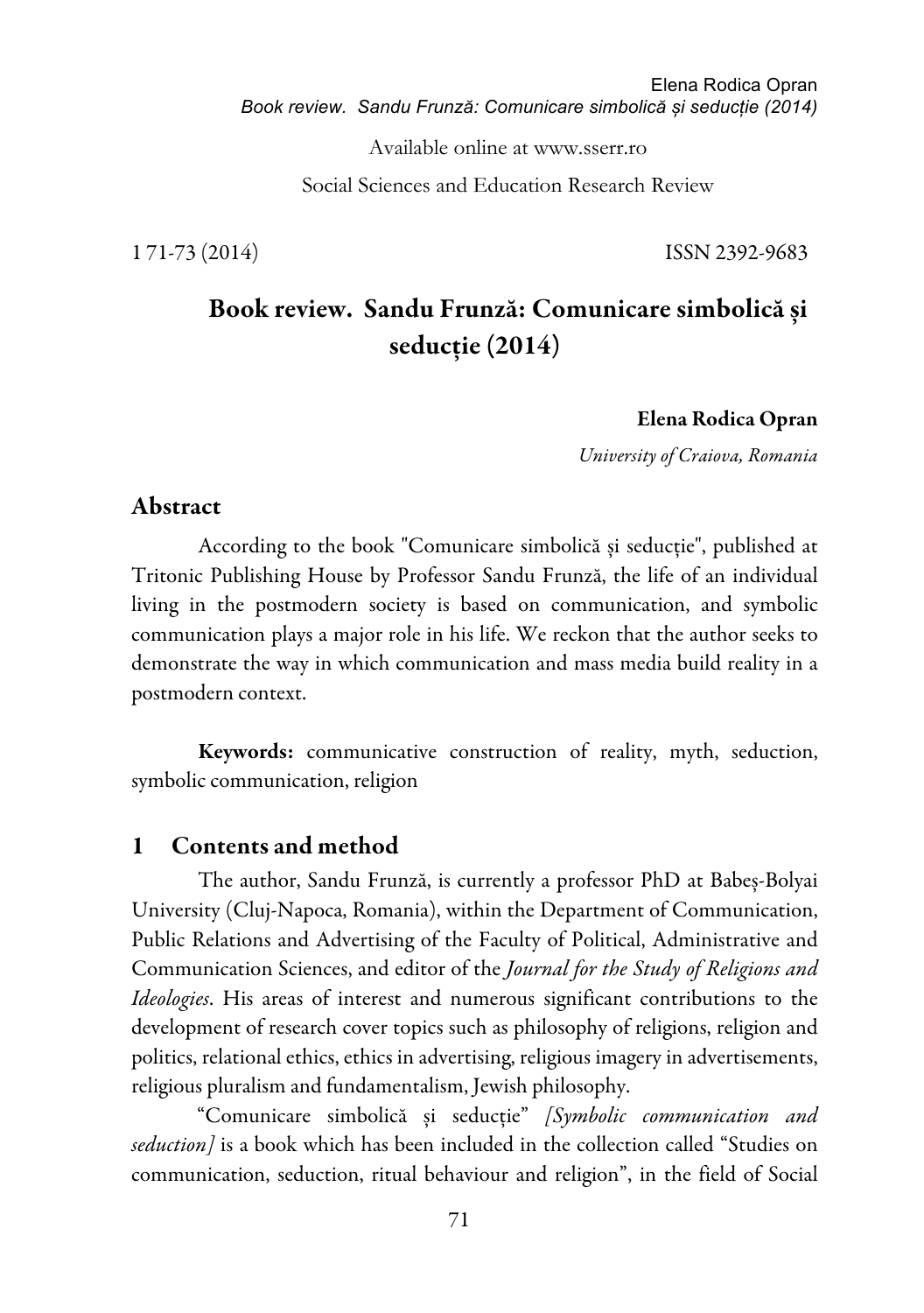Sciences, and was published by Tritonic publishing house, in the year 2014. The book consists of 5 chapters, each divided into several subchapters.

Since the beginning of the book, the author clearly states that the volume brings into discussion some aspects that support the importance of symbolic communication, as an essential dimension of human life, for the individuals who are part of the postmodern society, where symbolism is understood as a set of cultural products, such as the art of seduction, religion, myth, language, by which individuals act upon reality.

In the chapter "The relational individual in a communication built society. Towards a new philosophy of communication", the author emphasizes the theories of Aurel Codoban, one of the most representative philosophers of Romania. In his view, philosophy becomes "an effective communication practice, a tool for the communication process" because he believes that the masses prevail in postmodern society, which is shaped by the media, that mediates access to culture and, at the same time, helps to achieve it.

Communication is seen as a force that shapes behaviours and builds reality. Among the means through which communication constructs reality, Aurel Codoban mentions seduction, manipulation and ideology. Given the fact that the present is seen as a world built on communication, the author suggests that instead of using traditional phrases, we should use specific phrases. For example, instead of using the "get to know yourself" phrase, we should use and engrave in the collective memory of individuals the words "make sure you have a good communication with yourself".

The emergence of symbolic communication and ritual behaviour is facilitated by the idea that the modern world is seen as the keeper of a mythical background, and the media plays an important role in terms of the political culture, the spiritual culture of a community, and is seen as a symbolic tool for building reality.

The book "Comunicare simbolică și seducție" is a theoretical analysis of several research works in areas such as communication, advertising, religion and philosophy, which includes specialised knowledge, examples and information that can support professional activities. Through its rich and complex content, the paper addresses an audience of "professionals" in the field of social sciences, but also researchers who are curious about or interested in this field.

The book takes specialised literature, which covers more than 10 pages, into consideration, and includes numerous references to Romanian researchers